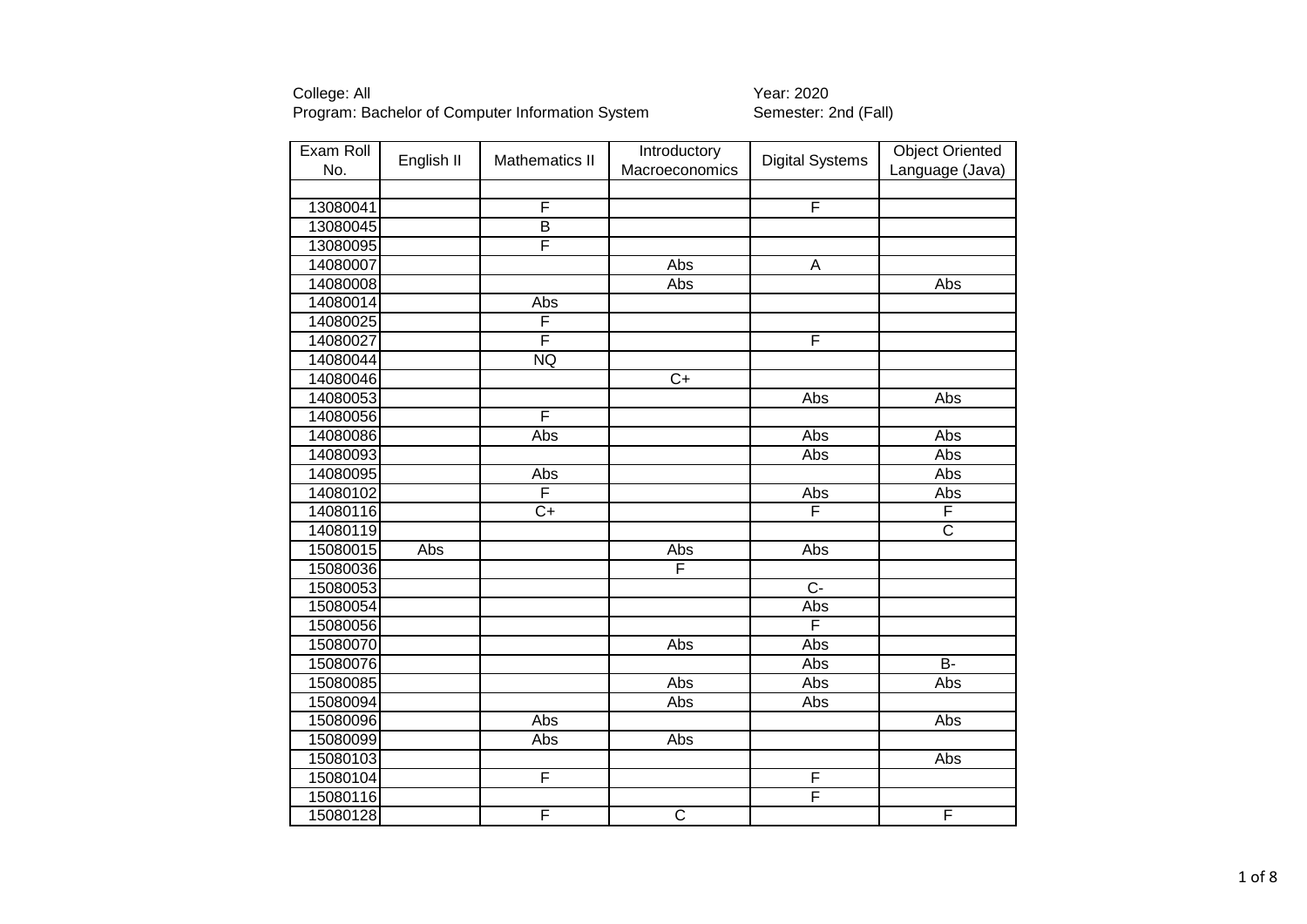| Exam Roll<br>No. | English II      | <b>Mathematics II</b> | Introductory<br>Macroeconomics | <b>Digital Systems</b> | <b>Object Oriented</b><br>Language (Java) |
|------------------|-----------------|-----------------------|--------------------------------|------------------------|-------------------------------------------|
|                  |                 |                       |                                |                        |                                           |
| 15080130         |                 |                       |                                | Abs                    |                                           |
| 15080138         |                 |                       |                                |                        | F                                         |
| 16080002         |                 | F                     |                                |                        |                                           |
| 16080003         |                 | F                     |                                |                        |                                           |
| 16080009         |                 | F                     |                                |                        |                                           |
| 16080018         |                 | F                     |                                |                        |                                           |
| 16080042         |                 |                       |                                | F                      |                                           |
| 16080044         | $\overline{C+}$ |                       |                                |                        |                                           |
| 16080051         |                 | Abs                   |                                |                        |                                           |
| 16080055         |                 | Abs                   |                                | Abs                    |                                           |
| 16080062         |                 | Abs                   |                                | <b>Abs</b>             |                                           |
| 16080063         |                 | F                     |                                | F                      |                                           |
| 16080071         |                 |                       | Abs                            | Abs                    |                                           |
| 16080078         |                 |                       |                                | F                      |                                           |
| 16080083         |                 |                       |                                | $\overline{\text{c}}$  |                                           |
| 16080084         |                 | Abs                   |                                | Abs                    |                                           |
| 16080094         |                 | F                     |                                |                        |                                           |
| 16080099         |                 |                       |                                | Abs                    |                                           |
| 16080106         |                 | F                     |                                |                        | F                                         |
| 16080109         |                 |                       |                                |                        | Abs                                       |
| 16080113         |                 |                       |                                |                        | $\overline{\text{c}}$                     |
| 16080115         |                 | Abs                   |                                |                        |                                           |
| 16080121         |                 |                       |                                | F                      |                                           |
| 16080122         |                 |                       |                                | F                      |                                           |
| 16080123         |                 | F                     |                                | F                      |                                           |
| 16080125         |                 |                       |                                | F                      |                                           |
| 16080130         |                 | F                     |                                | F                      | $\overline{\text{c}}$                     |
| 17080006         |                 |                       |                                |                        | $\overline{B}$                            |
| 17080007         |                 |                       |                                | F                      |                                           |
| 17080008         |                 |                       | F                              | F                      |                                           |
| 17080009         |                 |                       |                                |                        | F                                         |
| 17080011         |                 |                       | Abs                            |                        | $\overline{\text{c}}$                     |
| 17080012         |                 |                       |                                | F                      | $\overline{\mathsf{F}}$                   |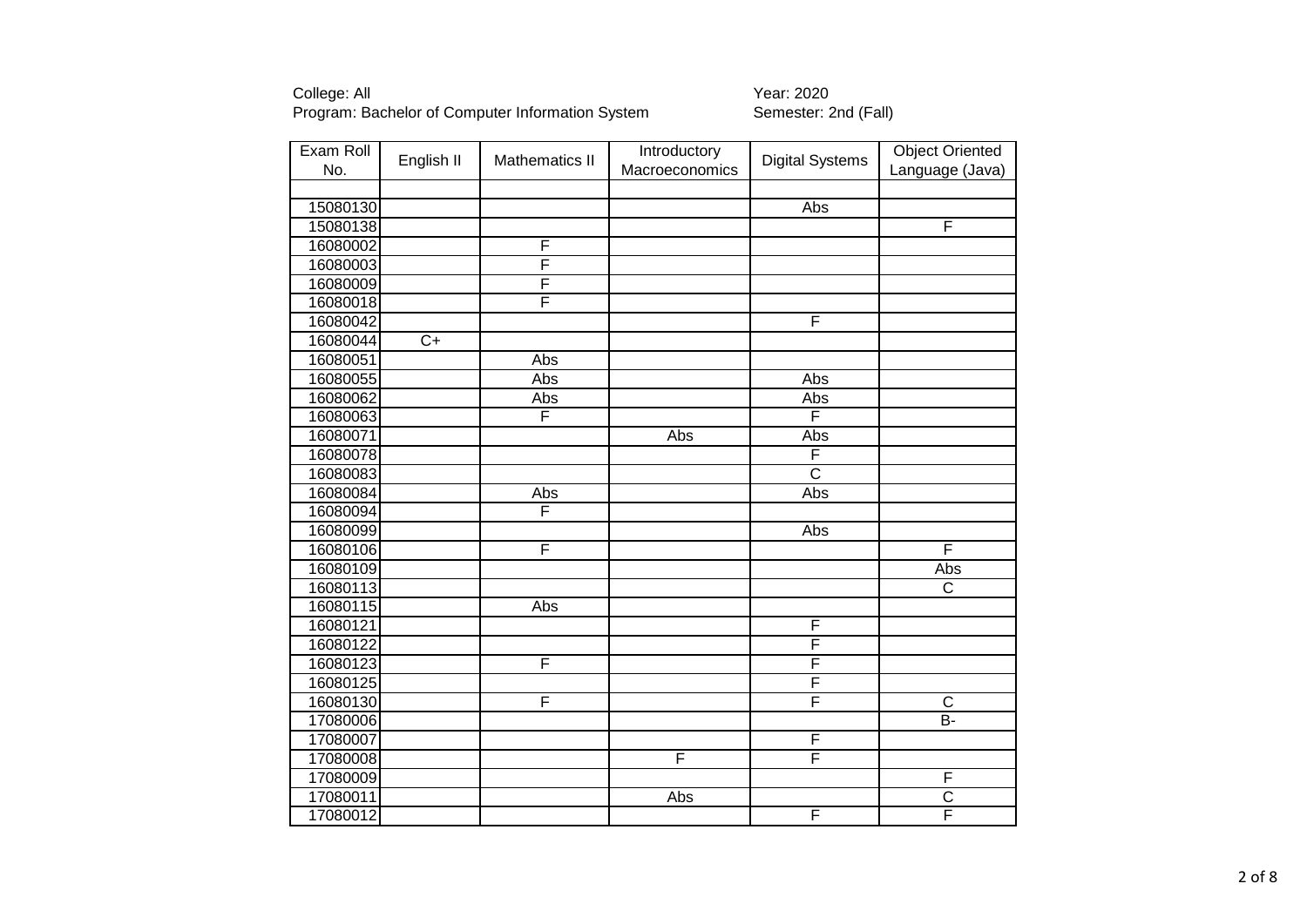| Exam Roll | English II     | Mathematics II  | Introductory   | <b>Digital Systems</b>  | <b>Object Oriented</b> |
|-----------|----------------|-----------------|----------------|-------------------------|------------------------|
| No.       |                |                 | Macroeconomics |                         | Language (Java)        |
| 17080013  |                | F               |                |                         | Abs                    |
| 17080015  |                |                 |                | F                       | F                      |
| 17080033  |                |                 |                |                         | F                      |
| 17080044  |                |                 |                |                         | $\overline{B+}$        |
| 17080045  |                |                 |                | $\overline{\mathsf{C}}$ |                        |
| 17080049  |                |                 |                |                         | F                      |
| 17080051  | $\overline{B}$ |                 |                |                         |                        |
| 17080052  |                |                 |                |                         | F                      |
| 17080059  |                |                 |                |                         | Abs                    |
| 17080064  |                | Α               |                |                         |                        |
| 17080066  |                |                 |                |                         | Abs                    |
| 17080069  |                |                 |                |                         | F                      |
| 17080075  |                |                 |                |                         | F                      |
| 17080081  |                | А-              |                | $\overline{\text{c}}$   |                        |
| 17080083  |                | A               |                |                         |                        |
| 17080085  |                |                 | F              | F                       |                        |
| 17080088  |                | F               |                |                         |                        |
| 17080092  |                |                 |                |                         | Abs                    |
| 17080095  |                |                 | Abs            |                         |                        |
| 17080105  |                |                 |                |                         | Abs                    |
| 17080106  |                |                 | $\overline{C}$ | Abs                     | Abs                    |
| 17080108  |                |                 |                |                         | A-                     |
| 17080110  |                | F               | F              |                         |                        |
| 17080115  |                | $\overline{C+}$ |                |                         |                        |
| 17080118  |                |                 |                |                         | Abs                    |
| 17080125  |                | Abs             | $\overline{B}$ | <b>Abs</b>              | Abs                    |
| 17080127  |                |                 |                | B-                      |                        |
| 17080128  |                |                 |                | F                       |                        |
| 17080131  |                |                 |                | F                       |                        |
| 17080139  |                | F               |                |                         |                        |
| 17080147  |                | F               | D+             |                         | $\mathsf C$            |
| 17080148  |                | F               |                |                         | F                      |
| 17080154  |                | F               |                |                         |                        |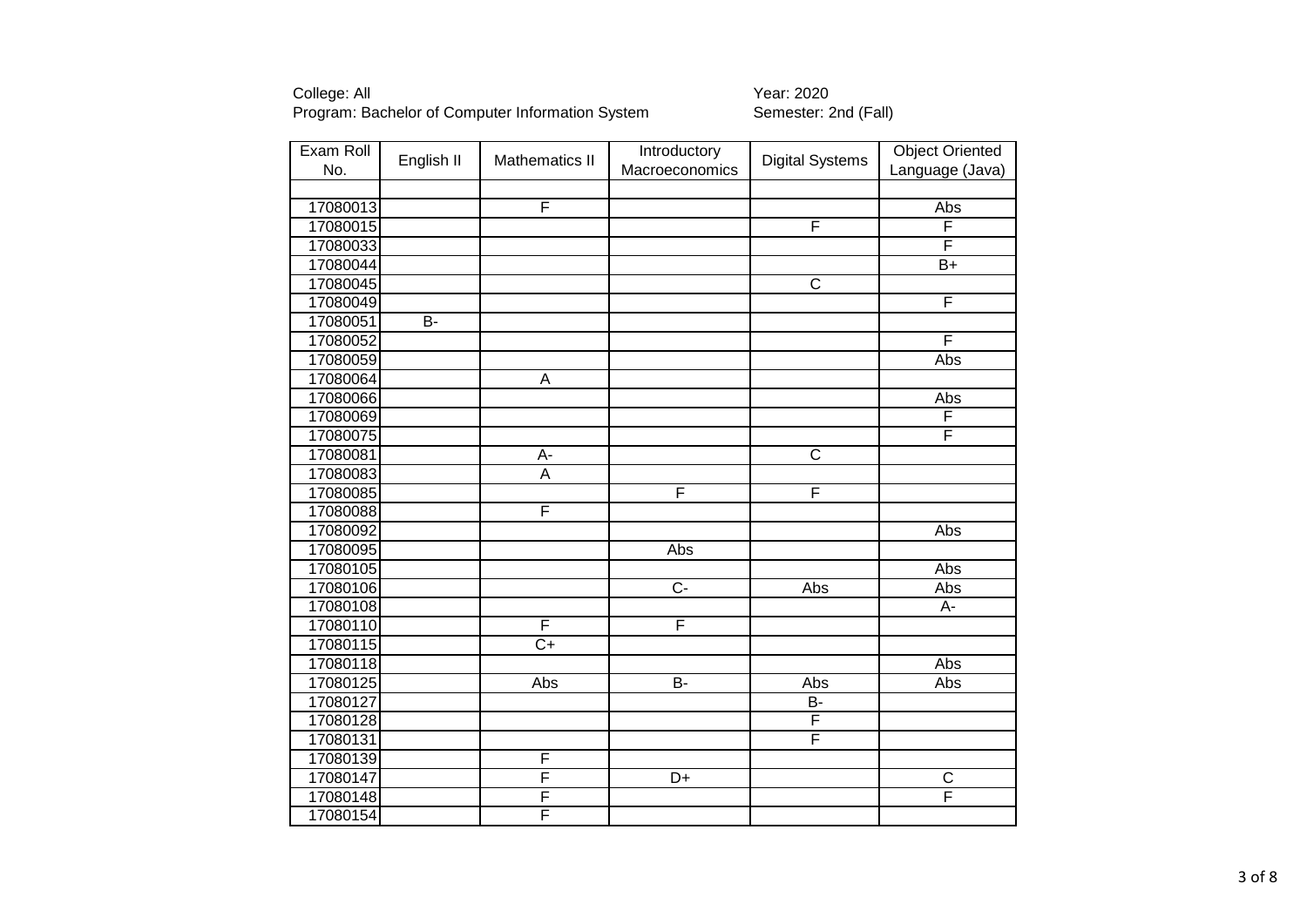| Exam Roll<br>No. | English II | Mathematics II          | Introductory<br>Macroeconomics | <b>Digital Systems</b>  | <b>Object Oriented</b><br>Language (Java) |
|------------------|------------|-------------------------|--------------------------------|-------------------------|-------------------------------------------|
|                  |            |                         |                                |                         |                                           |
| 17080155         |            |                         |                                | F                       |                                           |
| 17080156         |            |                         |                                | F                       |                                           |
| 17080157         |            |                         | Abs                            |                         |                                           |
| 18080003         |            |                         |                                | Abs                     |                                           |
| 18080029         |            |                         |                                |                         | Abs                                       |
| 18080033         |            |                         | F                              |                         |                                           |
| 18080035         |            |                         |                                | $\overline{\mathsf{F}}$ |                                           |
| 18080040         |            |                         |                                | <b>NQ</b>               |                                           |
| 18080041         |            |                         |                                |                         | F                                         |
| 18080045         |            |                         | F                              | F                       |                                           |
| 18080047         |            |                         | F                              |                         |                                           |
| 18080049         |            | Abs                     |                                |                         |                                           |
| 18080050         |            | $\overline{C}$          |                                | F                       |                                           |
| 18080057         |            | $\overline{C}$ -        |                                | F                       |                                           |
| 18080060         |            | Abs                     |                                | F                       |                                           |
| 18080063         |            | B                       |                                | Abs                     |                                           |
| 18080066         |            |                         |                                | F                       |                                           |
| 18080067         |            | $\overline{C}$          |                                | F                       |                                           |
| 18080069         |            | Abs                     |                                |                         |                                           |
| 18080070         |            | F                       |                                |                         | F                                         |
| 18080077         |            | $\overline{\mathsf{B}}$ |                                | F                       |                                           |
| 18080079         |            |                         |                                | $\overline{\text{c}}$   |                                           |
| 18080084         |            |                         |                                |                         | $\overline{B}$                            |
| 18080087         |            |                         |                                |                         | Abs                                       |
| 18080090         |            |                         |                                |                         | Abs                                       |
| 18080091         |            |                         |                                | Abs                     | F                                         |
| 18080093         |            | Abs                     |                                |                         | F                                         |
| 18080096         |            |                         |                                |                         | F                                         |
| 18080098         |            |                         |                                |                         | F                                         |
| 18080099         |            | F                       |                                |                         |                                           |
| 18080102         |            |                         |                                | $\overline{B}$          |                                           |
| 18080105         |            | Abs                     |                                |                         |                                           |
| 18080114         |            |                         |                                |                         | $\overline{C+}$                           |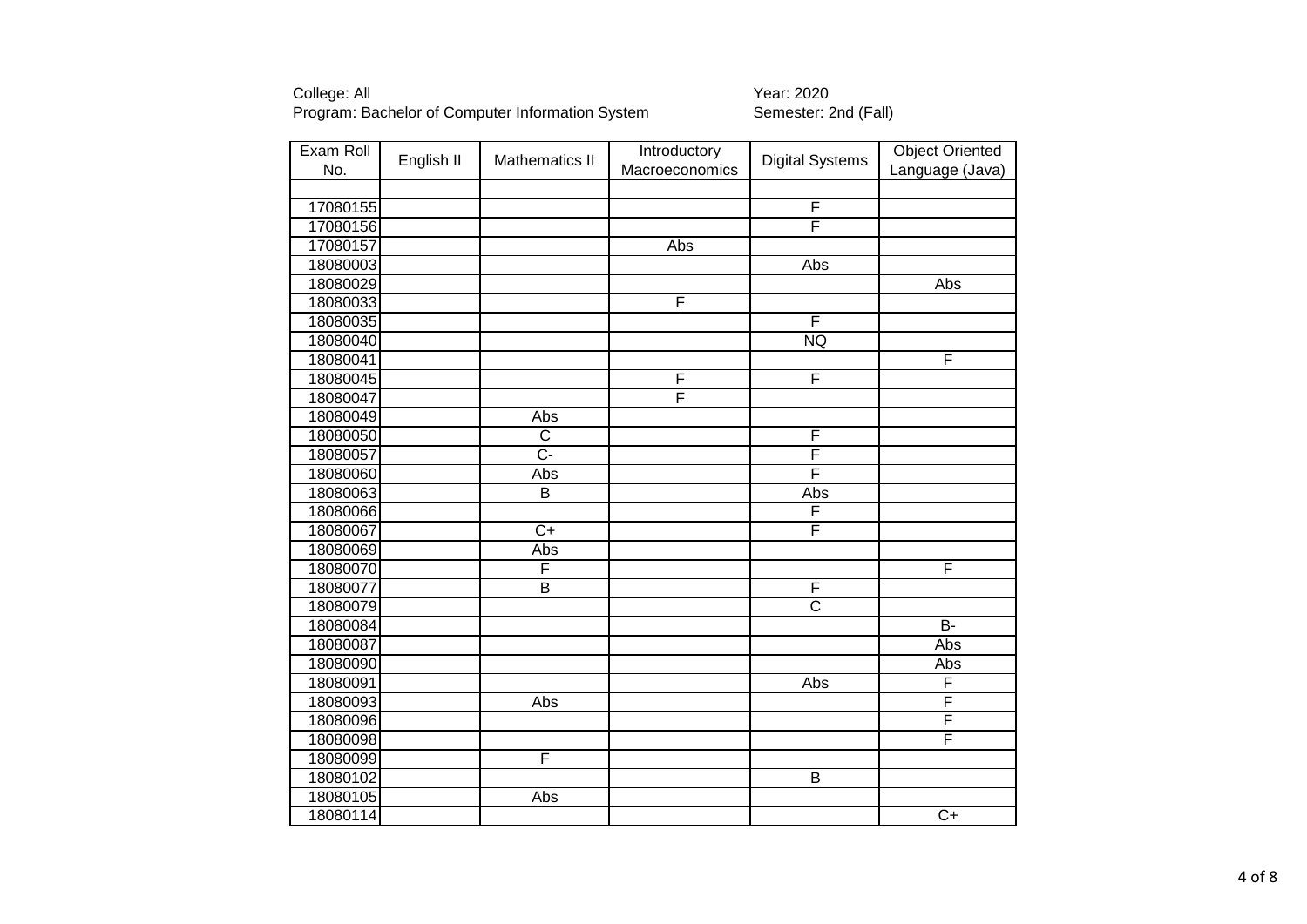| Exam Roll | English II | <b>Mathematics II</b> | Introductory          | <b>Digital Systems</b>  | <b>Object Oriented</b>  |
|-----------|------------|-----------------------|-----------------------|-------------------------|-------------------------|
| No.       |            |                       | Macroeconomics        |                         | Language (Java)         |
|           |            |                       |                       |                         |                         |
| 18080122  |            |                       |                       | $\overline{F}$          |                         |
| 18080128  |            | F                     |                       | F                       |                         |
| 18080129  |            | Abs                   |                       |                         | F                       |
| 18080132  |            | Abs                   |                       |                         | $\overline{\mathsf{F}}$ |
| 18080133  |            |                       |                       | F                       |                         |
| 18080134  |            | F                     |                       |                         | $B+$                    |
| 18080136  |            | $\overline{C}$        | $\overline{C}$        |                         | F                       |
| 18080137  |            | F                     |                       |                         | Abs                     |
| 18080139  |            |                       | Abs                   |                         |                         |
| 18080141  |            |                       |                       |                         | F                       |
| 18080145  |            |                       | $\overline{\text{c}}$ | F                       |                         |
| 18080146  |            |                       |                       | F                       |                         |
| 18080148  |            | F                     |                       |                         | B                       |
| 18080149  |            |                       |                       |                         | Abs                     |
| 18080151  |            | F                     |                       | $\overline{F}$          |                         |
| 18080152  |            |                       |                       | F                       |                         |
| 18080153  |            | F                     | $\overline{C+}$       | F                       |                         |
| 18080158  |            | Abs                   |                       |                         |                         |
| 18080161  |            | Abs                   |                       |                         | F                       |
| 18080163  |            | F                     |                       |                         |                         |
| 18080171  |            |                       |                       | $\overline{B}$          |                         |
| 18080172  |            |                       | F                     | $\overline{B}$          |                         |
| 18080181  |            |                       |                       | F                       |                         |
| 18080183  |            |                       |                       | $\overline{B}$          |                         |
| 18080187  |            | Abs                   |                       |                         |                         |
| 18080188  |            |                       |                       |                         | Abs                     |
| 18080190  |            |                       |                       | Abs                     |                         |
| 18080192  |            |                       |                       | Abs                     |                         |
| 18080194  |            | Abs                   |                       | F                       | F                       |
| 18080195  |            | Abs                   |                       | F                       | $\overline{\mathsf{F}}$ |
| 18080196  |            | F                     |                       | F                       |                         |
| 18080198  |            | F                     |                       | F                       |                         |
| 18080200  |            |                       |                       | $\overline{\mathsf{F}}$ |                         |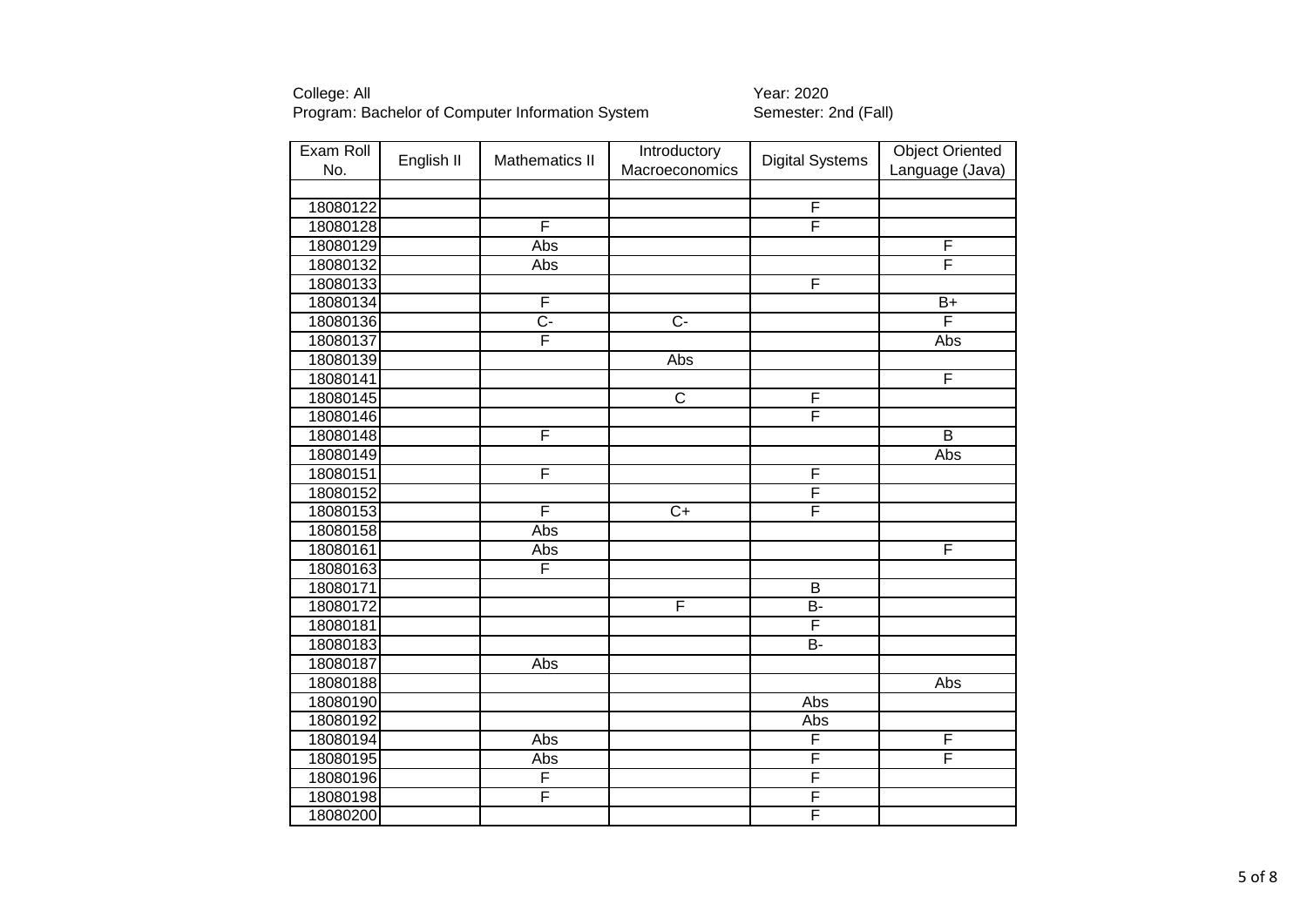| Exam Roll | English II     | <b>Mathematics II</b> | Introductory          | <b>Digital Systems</b>  | <b>Object Oriented</b> |
|-----------|----------------|-----------------------|-----------------------|-------------------------|------------------------|
| No.       |                |                       | Macroeconomics        |                         | Language (Java)        |
|           |                |                       |                       |                         |                        |
| 18080213  |                |                       | F                     |                         |                        |
| 18080218  |                |                       |                       | $\overline{C}$          |                        |
| 18080221  |                |                       |                       | Abs                     | Abs                    |
| 18080233  |                |                       |                       | Abs                     | <b>NQ</b>              |
| 18080234  |                |                       |                       | $\overline{F}$          |                        |
| 18080237  |                | F                     |                       |                         |                        |
| 18080240  |                |                       |                       | $\overline{B+}$         |                        |
| 18080241  |                |                       |                       | F                       | F                      |
| 18080251  |                | Abs                   |                       | A-                      |                        |
| 18080252  |                | F                     |                       |                         |                        |
| 18080265  |                |                       |                       |                         | F                      |
| 18080278  |                |                       |                       |                         | F                      |
| 18080281  |                |                       |                       |                         | Abs                    |
| 18080282  |                | F                     |                       | F                       | F                      |
| 18080284  |                |                       |                       |                         | F                      |
| 18080286  |                |                       |                       |                         | $B+$                   |
| 18080292  |                |                       |                       | $\overline{B}$          |                        |
| 18080299  |                |                       |                       | $C+$                    |                        |
| 18080302  |                | F                     |                       |                         |                        |
| 19080001  |                | F                     |                       | F                       |                        |
| 19080007  |                |                       |                       | Abs                     |                        |
| 19080008  |                |                       |                       |                         | Abs                    |
| 19080009  |                |                       | $\overline{\text{c}}$ | F                       |                        |
| 19080011  |                | F                     |                       | F                       |                        |
| 19080012  |                | Abs                   |                       | F                       |                        |
| 19080013  |                |                       | Abs                   | F                       | F                      |
| 19080014  |                |                       |                       | F                       |                        |
| 19080015  |                |                       |                       | $\overline{\mathsf{F}}$ |                        |
| 19080019  | $\overline{B}$ |                       |                       |                         |                        |
| 19080027  |                |                       | Abs                   |                         |                        |
| 19080028  |                |                       | Abs                   |                         | Abs                    |
| 19080030  |                | F                     |                       |                         |                        |
| 19080032  | $B+$           |                       |                       |                         | Abs                    |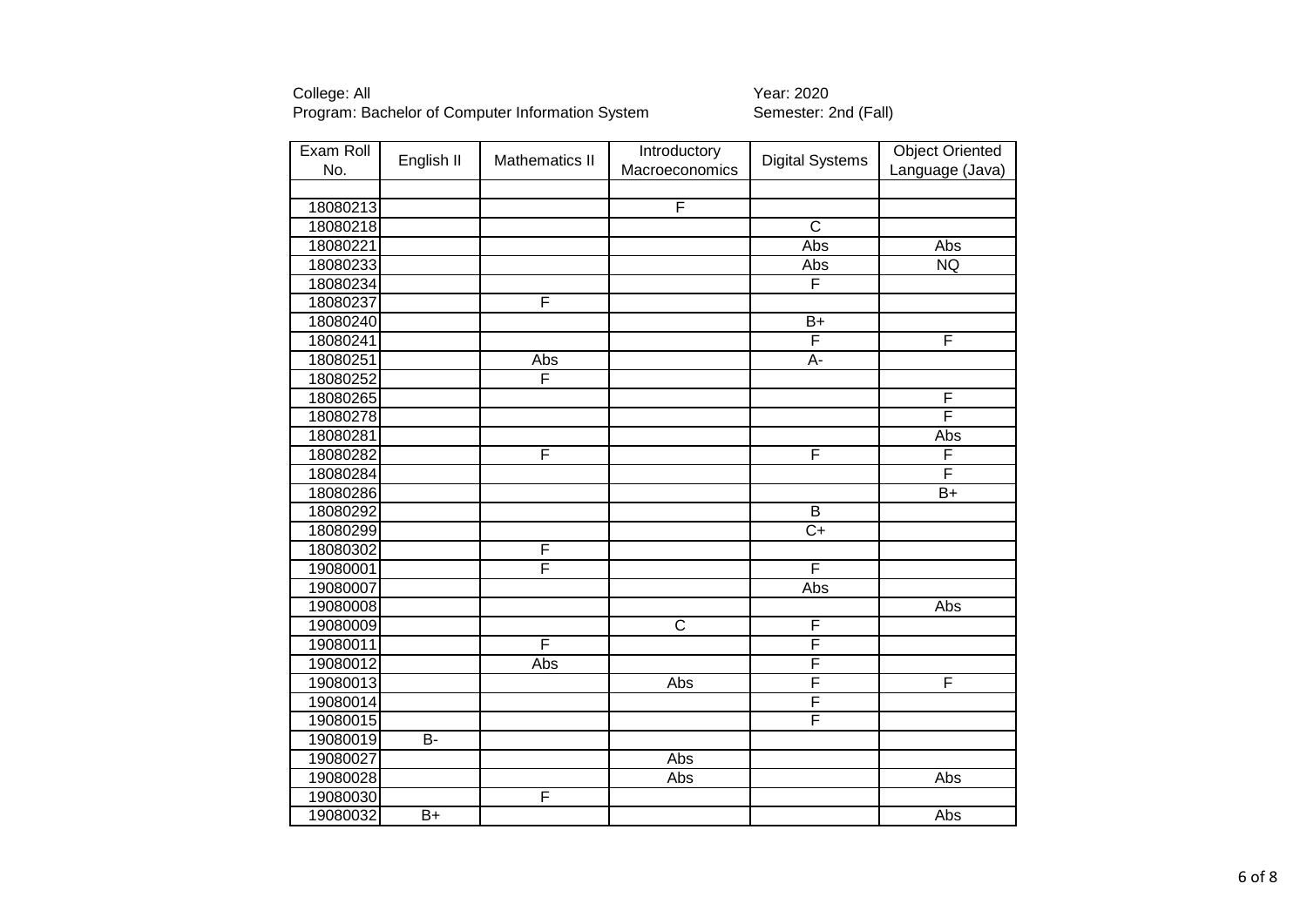| Exam Roll            | English II | <b>Mathematics II</b> | Introductory    | <b>Digital Systems</b>  | <b>Object Oriented</b> |
|----------------------|------------|-----------------------|-----------------|-------------------------|------------------------|
| No.                  |            |                       | Macroeconomics  |                         | Language (Java)        |
|                      |            | F                     |                 |                         | F                      |
| 19080040<br>19080041 |            |                       | Abs             |                         |                        |
| 19080042             |            |                       |                 | Abs                     |                        |
|                      |            | F                     |                 |                         |                        |
| 19080057             |            | F                     |                 |                         | F                      |
| 19080059             |            |                       |                 | Abs                     |                        |
| 19080063             |            | F                     |                 | F                       |                        |
| 19080067             |            |                       | F               |                         | F                      |
| 19080070             |            |                       |                 |                         |                        |
| 19080071             |            |                       | $\overline{C+}$ |                         | F                      |
| 19080072             |            | F                     |                 |                         | F                      |
| 19080073             |            |                       |                 |                         | F                      |
| 19080074             |            |                       | <b>NQ</b>       |                         |                        |
| 19080078             | A-         |                       |                 |                         |                        |
| 19080084             |            | F                     |                 |                         | F                      |
| 19080085             |            |                       |                 | Abs                     | F                      |
| 19080087             |            | F                     |                 |                         | F                      |
| 19080090             |            |                       |                 |                         | F                      |
| 19080093             |            |                       |                 |                         | F                      |
| 19080094             |            |                       |                 |                         | $\overline{B}$         |
| 19080096             |            | Abs                   |                 |                         | Abs                    |
| 19080097             |            | Abs                   |                 |                         | F                      |
| 19080098             |            |                       |                 |                         | F                      |
| 19080099             |            |                       |                 |                         | F                      |
| 19080100             |            | $\overline{C+}$       |                 |                         |                        |
| 19080106             |            | Abs                   |                 |                         | F                      |
| 19080107             |            | F                     |                 | $\overline{\mathsf{C}}$ | F                      |
| 19080108             |            | Abs                   | Abs             |                         | Abs                    |
| 19080110             |            |                       |                 |                         | F                      |
| 19080111             |            |                       |                 | $\overline{B+}$         | F                      |
| 19080115             |            |                       |                 | Abs                     | Abs                    |
| 19080116             |            |                       |                 | $\overline{F}$          | F                      |
| 19080117             |            |                       |                 | F                       |                        |
| 19080121             |            |                       |                 | F                       | A                      |